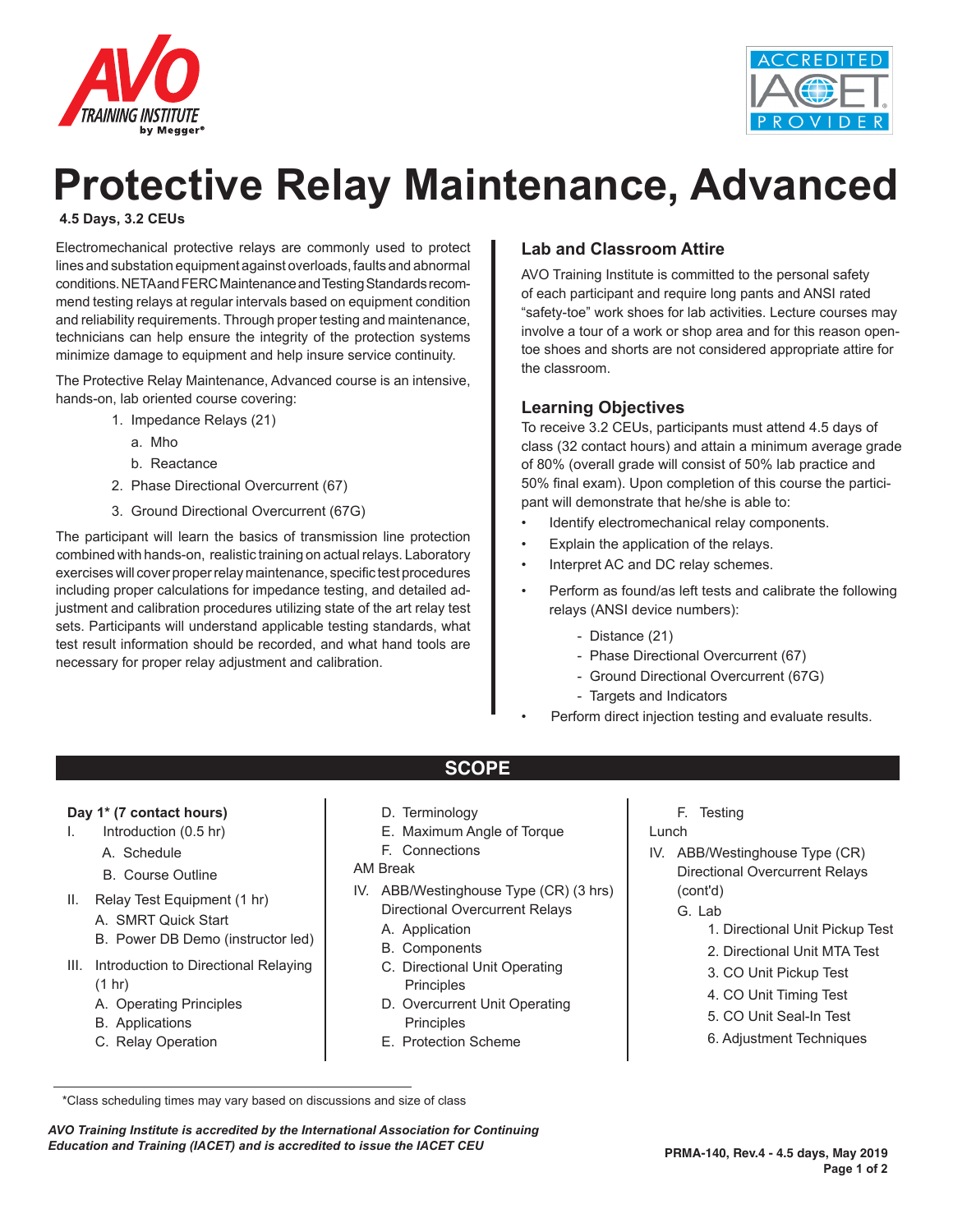# **Protective Relay Maintenance, Advanced**

#### **4.5 Days, 3.2 CEUs**

#### **Day 2 (7 contact hours)**

- V. General Electric Directional
	- Overcurrent Relays (JBC (4 hrs)
	- A. Application
	- B. Components
	- C. Operating Principles
	- D. Protection Scheme
- E. Testing
- AM Break
	- F. Lab
		- 1. Directional Unit Pickup Test
		- 2. Directional Unit MTA Test
		- 3. IAC Unit Pickup Test
		- 4. IAC Unit Timing Test
		- 5. IAC Unit Instrument Test
		- 6. IAC Unit Seal-In Test
		- 7. Adjustment Techniques
- VI. Introduction to Ground Directional Relays
- VII. ABB/Westinghouse Ground Directional Relay (IRD)
	- A. Application
	- B. Components
	- C. Induction Cylinder Unit Operating Principles
	- D. Overcurrent Unit Operating **Principles**
	- E. Protection Scheme
	- F. Testing

#### Lunch

G. Lab (3 hours)

- 1. Voltage Polarized Directional Unit Pickup Test
- 2. Voltage Polarized Directional Unit MTA Test
- 3. Current Polarized Directional Unit Pickup Test

#### PM Break

- 4. CO Unit Pickup Test
- 5. CO Unit Timing Test
- 6. Instrument Unit Pickup Test

*Training (IACET) and is accredited to issue the IACET CEU*

## **SCOPE (cont'd)**

- 7. CS-1 Unit Pickup Test
- 8. Seal-In Unit Pickup Test
- 9. Adjustment Techniques

#### **Day 3 (7 contact hours)**

- VIII. General Electric Ground Directional Relay (JBCG) (1 hr)
	- A. Application
	- B. Components
	- C. Operating Principles
	- D. Protection Scheme
	- E. Testing
	- F. Lab (3 hours)
		- 1. Voltage Polarized Directional Unit Pickup Test
		- 2. Voltage Polarized Directional Unit MTA Test
		- 3. Current Polarized Directional Unit Pickup Test
		- 4. IAC Unit Pickup Test
		- 5. IAC Unit Timing Test
		- 6. Instrument Unit Pickup Test
		- 7. Seal-In Unit Pickup Test
		- 8. Adjustment Techniques
- IX. Introduction to Distance Relays (1 hr)
	- A. Power System Impedances B. System Modeling
	- C. Guidelines for Testing Distance Relays

#### AM Break

- X. General Electric Directional Distance Relay (GCX) (5 hrs)
	- A. Application
	- B. Components
	- C. Operating Principles
	- D. Protection Scheme
	- E. Testing
	- F. Lab
		- 1. Reach Tests

Lunch

*AVO Training Institute is accredited by the International Association for Continuing Education and* 

2. MTA Tests

#### PM Break

- 3. Characteristic Test
- 4 . Adjustment Techniques

#### **Day 4 (7 contact hours)**

- XI. General Electric Distance Relays (CEY) (4 hrs)
	- A. Application
	- B. Components
	- C. Operating Principles
	- D. Protection Scheme
	- E. Testing
- AM Break
	- F. Lab
		- 1. Reach Tests
		- 2. MTA Tests
		- 3. Characteristic Test
		- 4 . Adjustment Techniques

#### Lunch

- XII. ABB/Westinghouse Distance Relays (KD) (3 hrs)
	- A. Application
	- B. Components
	- C. Operating Principles
	- D. Protection Scheme
	- E. Calculating and Setting KD-10
	- F. Testing
- PM Break
	- G. Lab
		- 1. Reach Test
		- 2. MTA Tests

H. Special Appendix

XIII. Conclusion (4 hrs)

**Day 5 (Half day) (4 contact hours)**

A. Review and Exam

3. Characteristic Test

**PRMA-140, Rev.4 - 4.5 days, May 2019**

**Page 2 of 2**

4. Adjustment Techniques